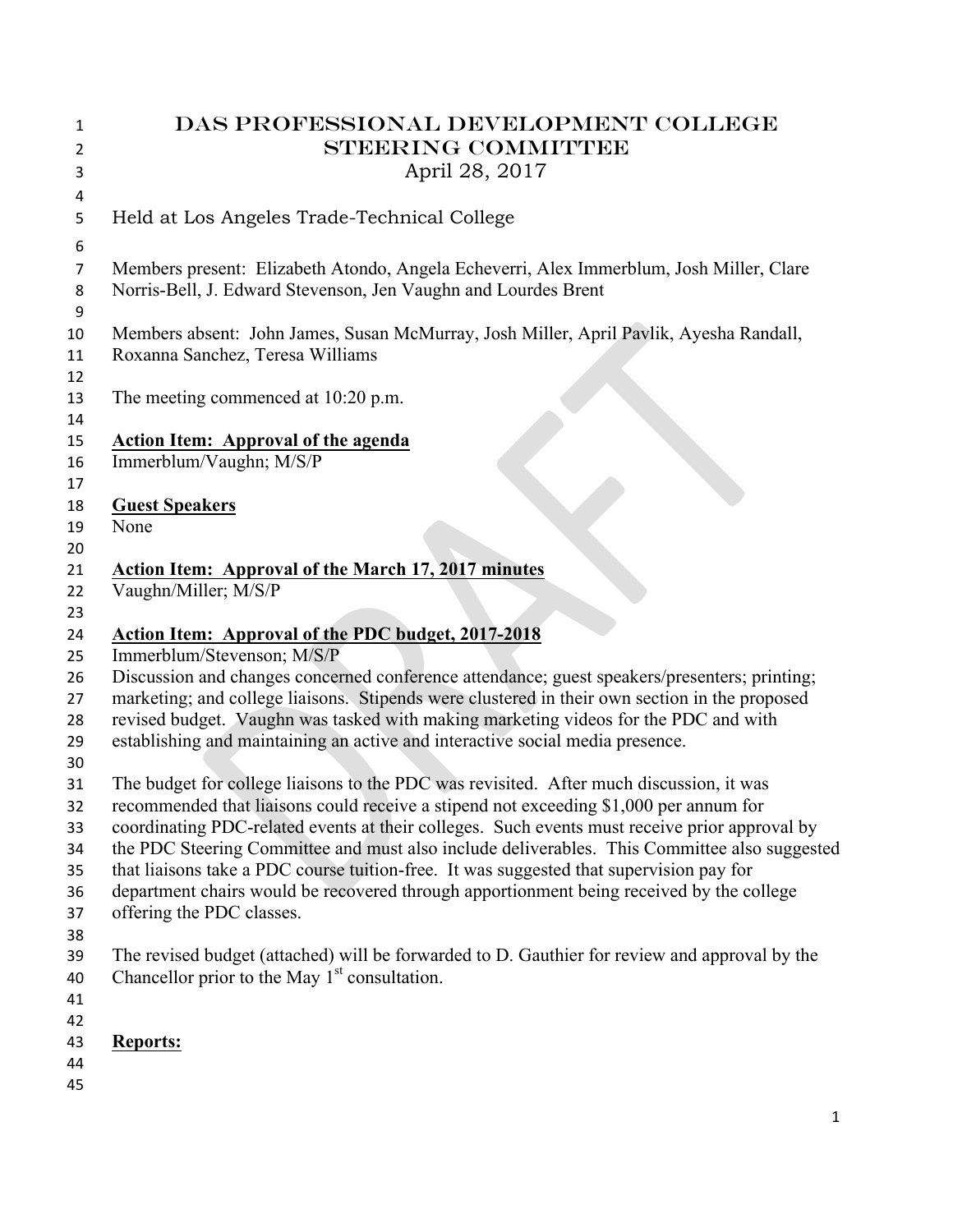#### **Roster of members**

 Attached. To encourage participation remotely by the college liaisons, Atondo will arrange for CCC Confer to be available for this Steering Committee's meetings.

- 
- 

### **PDC survey**

 Vaughn will make the changes recommended by the Committee and forward to Brent who will then forward to Gauthier. He will then email this revised survey to all LACCD faculty. PDC liaisons will also encourage faculty participation in the survey. The Committee expects to obtain survey results by the end of the Spring 2017 Semester. These results will have an impact on future PDC course offerings and seminars and could frame discussions/possible collaboration with the Charter College of Education at Cal State Los Angeles.

- 
- 

## **Curriculum and course offerings**

 Brent reported that Education 252 (Curriculum Development and Instructional Design) ends on 64 May  $5<sup>th</sup>$  and Education 250 (Adult Learning and Motivation) ends on May  $6<sup>th</sup>$ . She will visit each class to distribute the course participant feedback surveys. The results will be shared with DAS President, Don Gauthier, and with the Steering Committee members. (Note: These surveys

are not intended as an evaluation instrument of the instructors.)

Miller reported that Education 240, Online Pedagogy and Teaching Modalities, passed tech

- review at Valley. Next, it will go to Valley's Academic Senate. The Steering Committee
- recommended that this course be offered this summer. Although workshops are available to help
- instructors understand and navigate Canvas are offered, sometimes leading to DE certification,

Education 240 would also cover best practices and theories related to adult computer-mediated

- instruction.
- 

The remainder of the PDC curriculum will also be going through Valley's Curriculum

- Committee. Miller and Randall will keep this Committee apprised.
- 
- An inquiry was made about the new adjunct faculty hiring policies and procedures. Immerblum noted that any new processes would apply to faculty not currently employed in the LACCD. All
- PDC instructors are and have been LACCD instructors.
- 

Brent reported that George Dekermenjian agreed to offer a *Mathematica 2.0* seminar (including

- special topics and online applications) for the DAS Professional Development College. The 12-
- 85 hour seminar would be offered from June  $19<sup>th</sup>$  to  $30<sup>th</sup>$ . Dekermenjian is working on a website which could be forwarded to faculty. As soon as Brent receives the information, she will
- forward it to the Steering Committee.
- 
- 

#### **Discussion:**